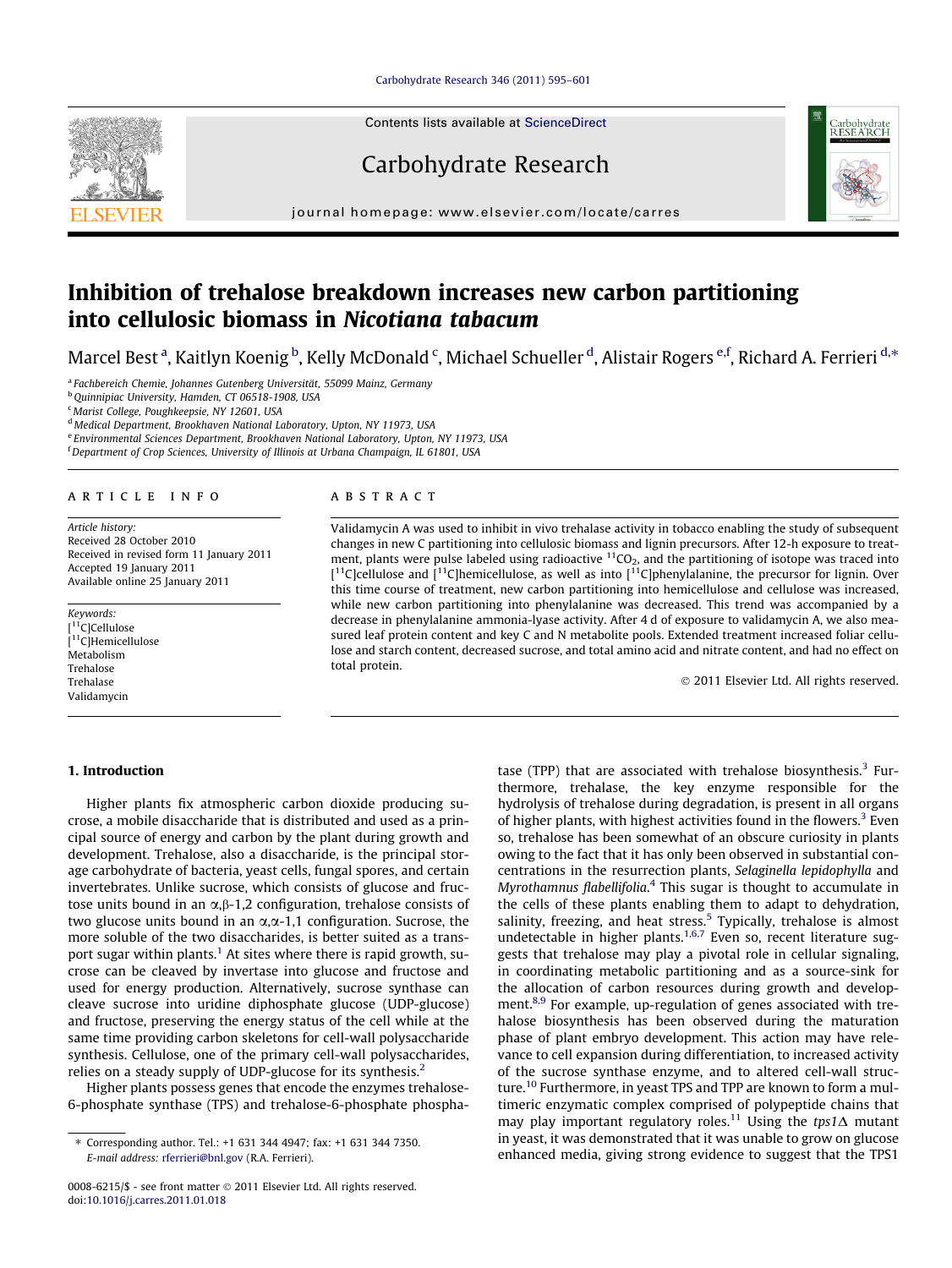peptide subunit may regulate cellular glucose influx.<sup>[12](#page-5-0)</sup> The same may be true of plants. Also, there is a strong correlation between the inhibition of hexokinases in Saccharomyces cerevisiae by trehalose-6-phosphate (T6P), and the regulation of sugar partitioning into glycolysis, providing additional evidence to suggest that a strong tie exits between trehalose accumulation and cellular glu-cose utilization.<sup>[13,14](#page-5-0)</sup>

Based on previous work demonstrating an association between trehalose biosynthesis and altered cell-wall composition in plant embryos, $8$  and on the direct association between trehalase activity and trehalose accumulation in mature plants, $15$  we hypothesized that inhibition of trehalose degradation in mature plants would increase metabolic partitioning of new carbon into cell-wall polysaccharides, most notably cellulose and hemicellulose, at the expense of lignin biosynthesis.

Specifically, we used the potent trehalase inhibitor, validamycin A, to investigate the association between trehalose degradation and glucose utilization for cell-wall polysaccharide biosynthesis. Our general approach made use of the radioactive isotope  $^{11}C$  $(t_{1/2}$  20.4 m) that was introduced into the foliar tissue of intact plants via  $1^{12}CO_2$  fixation,<sup>16</sup> and we monitored the incorporation of the tracer into cell-wall  $[11C]$ cellulose and  $[11C]$ hemicellulose, as well as incorporation into  $\left[ \begin{array}{c} 11 \end{array} \right]$ c]phenylalanine, the principal substrate of the phenylpropanoid pathway and lignin biosynthesis. This approach enabled us to measure the turnover of new carbon into cellulosic biomass over timelines that were far too short to allow detection of changes in composition.

#### 2. Materials and methods

#### 2.1. Plant materials

Tobacco plants (Nicotiana tabacum L. cv Samsun) were grown from seeds in commercial potting mix with a slow-release fertilizer (Osmocote) under metal-halide lamps at  $24$  °C with a  $16/8$  h at 350  $\mu$ mol m $^{-2}$  s $^{-1}$  photoperiod. At 3 weeks into their growth cycle, the plants were removed from their growth pots and transferred to an aerated hydroponic station. Nutrients status of the hydroponics was maintained using a modified Hoagland's solution (2.4 mM CaNO<sub>3</sub>, 3.2 mM KNO<sub>3</sub>, 0.75 mM KH<sub>2</sub>PO<sub>4</sub>, 1.1 mM MgSO<sub>4</sub>, 7.1  $\mu$ M MnSO<sub>4</sub>, 3.4  $\mu$ M ZnSO<sub>4</sub>, 0.6  $\mu$ M CuSO<sub>4</sub>, 80  $\mu$ M H<sub>3</sub>BO<sub>3</sub>, 1  $\mu$ M Na<sub>2-</sub>  $MoO<sub>4</sub>$  and 161.8  $µM$  FeNa–EDTA) that was changed on a 5-d cycle. Plants were used for experiments when they had seven fully expanded leaves. Tracer studies targeted leaf-3, counting down from the top where leaf-1 was the first fully expanded leaf. Biomass measurements targeted leaf-2 and leaf-3. The same growth conditions were maintained during the application of the validamycin A treatment and labeling of recent photosynthate with  ${}^{11}CO_2$ .

# 2.2. Treatment

Plants were treated using a solution of validamycin A that was added to the Hoagland's hydroponics solution to bring the treatment concentration to 150  $\mu$ M ( $K_i$ , 10 nM). In one subset of plants, the effect of treatment after 12 h was measured relative to changes in new carbon partitioning (as  ${}^{11}C$ ) into cellulosic biomass of leaf-3, soluble sugars, and phenylalanine. In a second subset of plants, the effect of continued treatment over 4 d was assessed by testing for changes in foliar (leaf-2 + leaf-3) cellulose content, starch/sugar content, nitrate content, total amino acids, and soluble protein content. During the time of treatment, plants were maintained under the same photoperiod (16/8 h at 350  $\mu$ mol m<sup>-2</sup> s<sup>-1</sup>), and fresh nutrient was introduced after 3 d. Control studies were identical to those described above with the exception that no antibiotic was added to the nutrient solution.

#### 2.3. Radiotracer production and administration

<sup>11</sup>CO<sub>2</sub> was produced via the <sup>14</sup>N(p, $\alpha$ )<sup>11</sup>C nuclear transformation from 20 mL volume high-purity nitrogen gas target (500 mL @ STP) using 18 MeV protons from the TR-19 (Ebco Industries Ltd, Richmond, BC, Canada) cyclotron at Brookhaven National Laboratory, and captured on a molecular sieve  $(4 \text{ Å})$ . The  $^{11}CO_2$  that was trapped on the molecular sieve was desorbed and quickly released into an air stream at 400 mL  $min^{-1}$  as a discrete pulse for labeling a leaf in a 5  $\times$  10 cm lighted (920 µmol m<sup>-2</sup> s<sup>-1</sup>) cell.<sup>[16](#page-5-0)</sup> The extent of  $11$ C-fixation was correlated to leaf-level photosynthetic activity as measured by infrared gas exchange (Li-Cor Biosciences, Lincoln, NE USA; model 6162).

#### 2.4. Analysis of radioactive cellulosic biomass

Forty-five minutes after the tracer was administered, the study leaf (leaf-3) was excised at the petiole. The  $5 \times 10$  cm area exposed to the tracer was then cut away from the remaining leaf tissue, weighed, and then flash frozen in liquid nitrogen. Using a mortar and pestle, the tissue was powdered in liquid nitrogen, and extracted using standard procedures.<sup>17–20</sup> In the first step the tissue was refluxed in 6 mL of aq MeOH (50% v/v) for 10 min at 90 °C. The extract was separated by pipette, and the remaining tissue was washed twice using 6 mL of deionized water. The washings were combined with the aqueous alcohol fraction prior to counting the  $11$ C. This fraction removed small soluble compounds including radiolabeled monosaccharides and disaccharides and amino acids that were subjected to separate radio-HPLC analyses discussed below. The remaining tissue (considered cell-wall components) was subjected to an extraction using 6 mL of dilute 1 N NaOH for 10 min at 95 °C. This step separated callose  $(1,3-\beta)$ -glucans), as well as pectins (branched chain  $1,4$ - $\beta$ -glucans) from the remaining cellwall polymers. The extract was again separated by pipette, and the remaining tissue washed twice using 6 mL of deionized water. The washings were combined with the base portion prior to counting the  $11C$ . The remaining tissue was then subjected to acid digestion using a 3:1 mixture of dilute 1 N nitric acid: acetic acid for 30 min at 100 $\degree$ C enabling hemicellulose to be solubilized, leaving behind cellulose as the undigested portion. The contents were cooled to ambient temperature and filtered onto 2-cm disks of pre-weighed glass microfiber filters (GF/A: 2.5 cm diameter; Whatman, Maidstone, UK). The collected tissue was washed 3-times during this filtration step using deionized water. Samples were immediately counted using a static NaI gamma radiation detector, decay-corrected back to a common zero time and fraction-corrected to allow correlation to total  $^{11}$ C-activity fixed within the tissue. Once counted, filtered samples were dried under a heat lamp and reweighed to determine the amount of cellulosic biomass.

We verified that the indigestible acid portion was cellulose by re-subjecting this material to a stronger digestion using the phenol–sulfuric acid assay. $21$  This method involved refluxing the material in a 1:10 solution of phenol (5%) and concentrated sulfuric acid at 100 $\degree$ C until all of the solid material was digested. Aliquots of the neutralized extract were then analyzed by HPLC for glucose levels that correlated back to the mass of cellulose digested.

#### 2.5. Analysis of radioactive soluble sugars

A 50  $\mu$ L volume of the MeOH–H<sub>2</sub>O extract was injected onto a reversed-phase analytical HPLC column (Phenomenex, Torrance, CA, USA: Luna™ NH<sub>2</sub>, 5 µm particle size,  $250 \times 4.6$  mm i.d.). At injection, the mobile phase (1.5 mL  $m^{-1}$ ) was sustained at 80% acetonitrile–20%  $H<sub>2</sub>O$ . The mass levels of the soluble sugars were measured using a refractive index (RI) detector (Sonntek Inc., Upper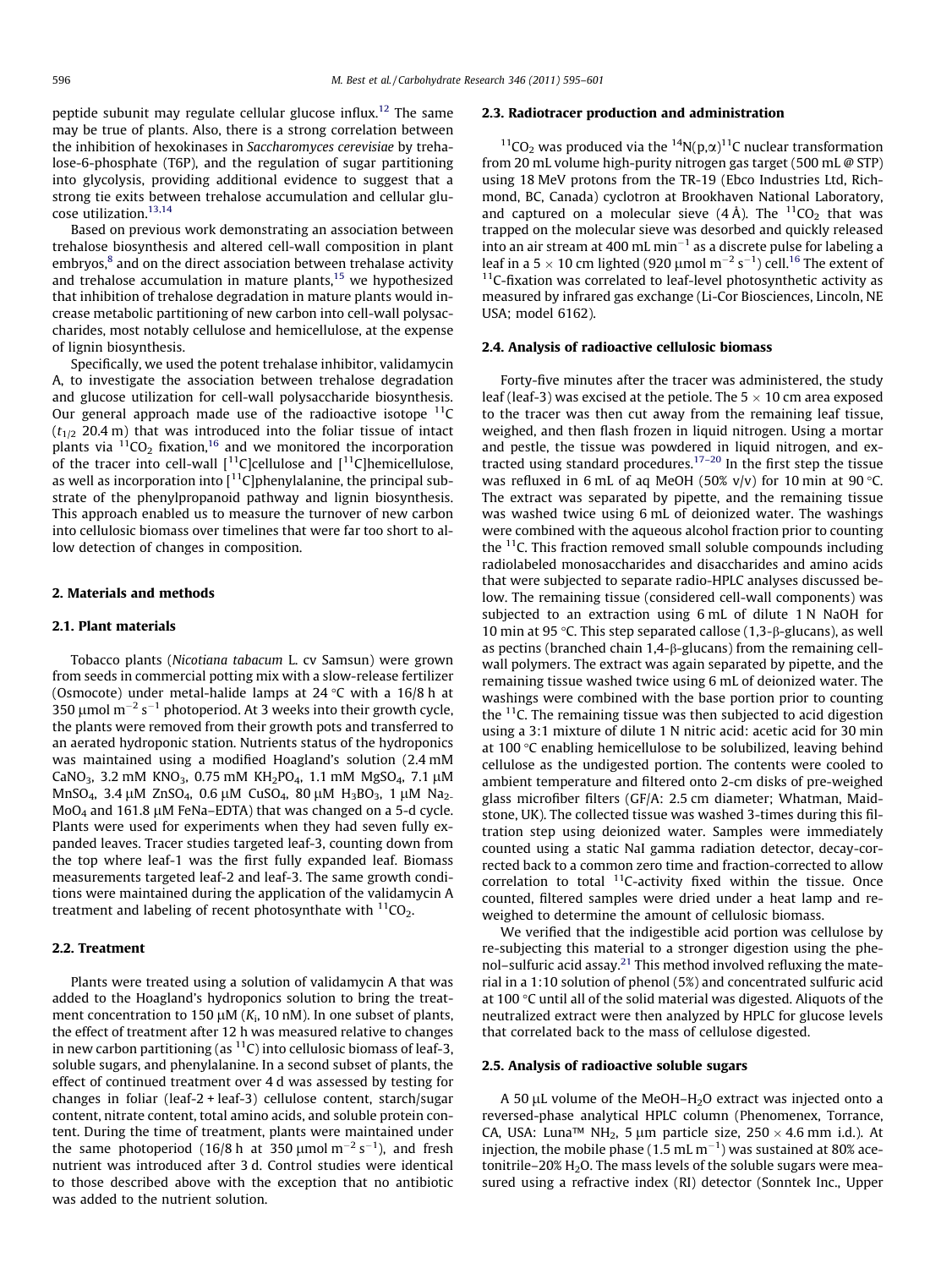Saddle River, NJ, USA). The outlet of the RI detector was connected in series to a NaI gamma radiation detector (Ortec Inc, Oak Ridge TN, USA) that enabled direct measurement of the amount of radioactivity associated with each substrate eluting the column. Analog outputs from both the mass and radiation detectors were fed to a chromatography data acquisition station (SRI Instruments, Torrance, CA, USA) where integrated peak areas were measured from both inputs.

Sugars were identified by their elution times and correlated to those of authentic standards. Samples were also corrected for analytical dilutions. Changes in radioactive substrate levels were normalized to a standard amount of 11C tracer that was administered to a particular leaf. To account for the 20.4-min half-life, all radioactivity data was corrected for radioactive decay by reference to a common time point in the experiment.

# 2.6. Analysis of radioactive phenylalanine

A second aliquot of the alcoholic extract was mixed with an equal volume of o-phthalaldehyde amino acid derivatizing reagent (OPA) containing  $0.1\%$  (v/v) mercaptoethanol and  $0.1\%$  (v/v) sodium hypochlorite (Sigma Life Science, St. Louis, MI, USA), and samples analyzed by reversed phase radio-HPLC (Phenomenex, Torrance, CA, USA: Ultramex™ C<sub>18</sub>, 10 µm particle size, 250  $\times$  4.6 mm i.d.) using procedures previously described by us in detail.<sup>[22](#page-5-0)</sup> Our interest here was to determine whether validamycin A treatment impacted new carbon (as  $11C$ ) partitioning into phenylalanine as it is the principal substrate of the phenylpropanoid pathway that leads to cell-wall lignin. We applied the same treatment to radioactivity data as described above.

#### 2.7. Analysis of cinnamic acid

Phenylalanine ammonia-lyase (PAL) catalyzes the formation of trans-cinnamic acid from phenylalanine in the first step of the phenylpropanoid pathway. PAL activity was inferred by the amount of endogenous cinnamic acid found in treated tissues. In parallel studies to that described above, leaf-3 was excised at 12 h after treatment and dried for 24 h in an oven at 70  $\degree$ C. After weighing to obtain a dry mass, the tissue was extracted in tetrahydrofuran (Sigma Life Science, St. Louis, MI, USA) for 3 h at 25  $\degree$ C according to a literature procedure.<sup>23</sup> Gas chromatography analysis was performed on aliquots of tissue extract using a non-polar fused-silica column (30  $\times$  0.53 mm i.d.) coated with methyl silicone gum (HP-1: Hewlett–Packard Co., Rockville, MD, USA) at a film thickness of 2.65 µm. The gas chromatograph (Hewlett–Packard 5890 Series II) was equipped with a flame ionization detector operated at a temperature of 300 $\degree$ C. The other instrument conditions were as follows: injector temperature, 230 °C; carrier gas, helium; carrier gas inlet pressure, 100 kPa; oven temperature, 50-250 °C at 10 $\degree$ C min<sup>-1</sup>. Analyses were performed using the splitless injection mode. Data was acquired using a Vision IV chromatography station (Scientific Systems, Inc., State College, PA, USA). trans-Cinnamic acid was identified based on its elution time matched against that from an authentic sample. Peaks were integrated and correlated to a mass amount using a calibrated detector mass–response curve.

#### 2.8. Analysis of leaf-level carbohydrates and total nitrogen

Frozen leaf material was ground and aliquoted cryogenically using a cryo-bath and ball mill equipped with a cryo-block (2600 Cryo-Station, 2650 Cryo-Block and 2000 Geno Grinder, SPEX SamplePrep, Metuchen, NJ). Glucose, fructose, sucrose, and total free amino acids were extracted from 20 mg of the frozen powdered leaf material with sequential incubations in EtOH. Starch was extracted from the pellet resulting from the EtOH extraction and converted to glucose by incubation with  $exo-$  and endo-amylases.<sup>[24](#page-5-0)</sup> The glucose resulting from starch degradation and the glucose, fructose and sucrose in the ethanolic extract were assayed using a continuous enzymatic substrate assay. The protein content in the pellet was determined using the Pierce Protein Determination Kit (Pierce, Rockford, IL, USA), and total amino acid content in the EtOH extract was determined using a fluorogenic-based microplate assay.[25](#page-5-0)

#### 3. Results

While validymycin A has been shown to selectively inhibit trehalase in Arabidopsis,  $3,15,26$  we wanted to confirm its action in tobacco. We compared trehalose levels in control plants  $(N = 3)$ treated with 100 nM trehalose (Sigma Life Science, St. Louis, MI, USA) in Hoagland's solution with study plants ( $N = 3$ ) treated with a combination of 100 nM trehalose and 150  $\mu$ M of validamycin A in Hoagland's solution (Fig. 1). Because trehalose is such a minor sugar in higher plants, we decided to add an additional source of the sugar as a way to better observe effects of the antibiotic on enzyme inhibition. After a 12-h exposure to the combination of trehalose and validamycin A, we analyzed the MeOH- $H<sub>2</sub>O$  extract for levels of trehalose using our soluble sugar analysis HPLC method. The system was calibrated against an authentic  $\alpha, \alpha$ -trehalose standard. We found that trehalose levels in leaf-3 were  $3.22 \pm 1.36$  times higher ( $P = 0.013$ ) in validamycin A-treated plants than in nontreated plants.

A 12-h exposure to validamycin A resulted in a significant increase in the partitioning of  ${}^{11}C$  into the acid-soluble fraction, from 11.0 ± 1.5% ( $N = 5$ ) in the controls to 23.5 ± 2.2% ( $N = 3$ ) in validamycin A-treated plants. This fraction is comprised in part of hemicellulose. We also observed a significant increase in  $^{11}$ C partitioning into the acid-insoluble portion, from  $0.3 \pm 0.03\%$  $(N = 5)$  in the controls to  $1.0 \pm 0.2\%$   $(N = 3)$  in validamycin A-treated plants. This fraction is comprised in part of cellulose. However, the base fraction, which includes pectin and  $1,3-\beta$ -glucans, showed no significant change with treatment [\(Table 1](#page-3-0)).

The impact on cellulose and hemicellulose biosynthesis was associated with a change in sugar metabolism. Treatment with validamycin A significantly increased the partitioning of new carbon (as <sup>11</sup>C) into fructose ( $P = 0.028$ ) and glucose ( $P = 0.044$ ), but decreased the partitioning into sucrose  $(P = 0.046)$  ([Fig. 2A](#page-3-0)–C). Although the total radioactivity in the aq alcohol fraction was reduced by 20% in plants treated with validamycin A, the percentage of soluble sugars in that fraction increased by  $32\%$  ( $P = 0.002$ ) in treated plants relative to the controls (data not shown). Furthermore, validamycin A treatment had no effect on leaf-level photo-



Figure 1. Effect of validamycin A after 12 h on endogenous levels of trehalose. Data presented as the integrated peak area units (PAU) normalized to gfw of leaf tissue extracted. Data show mean  $\pm$  SE (N = 3). Significant effects of treatment are denoted by  $*$  $(P$  <0.01) and were detected using ANOVA single-variate analysis.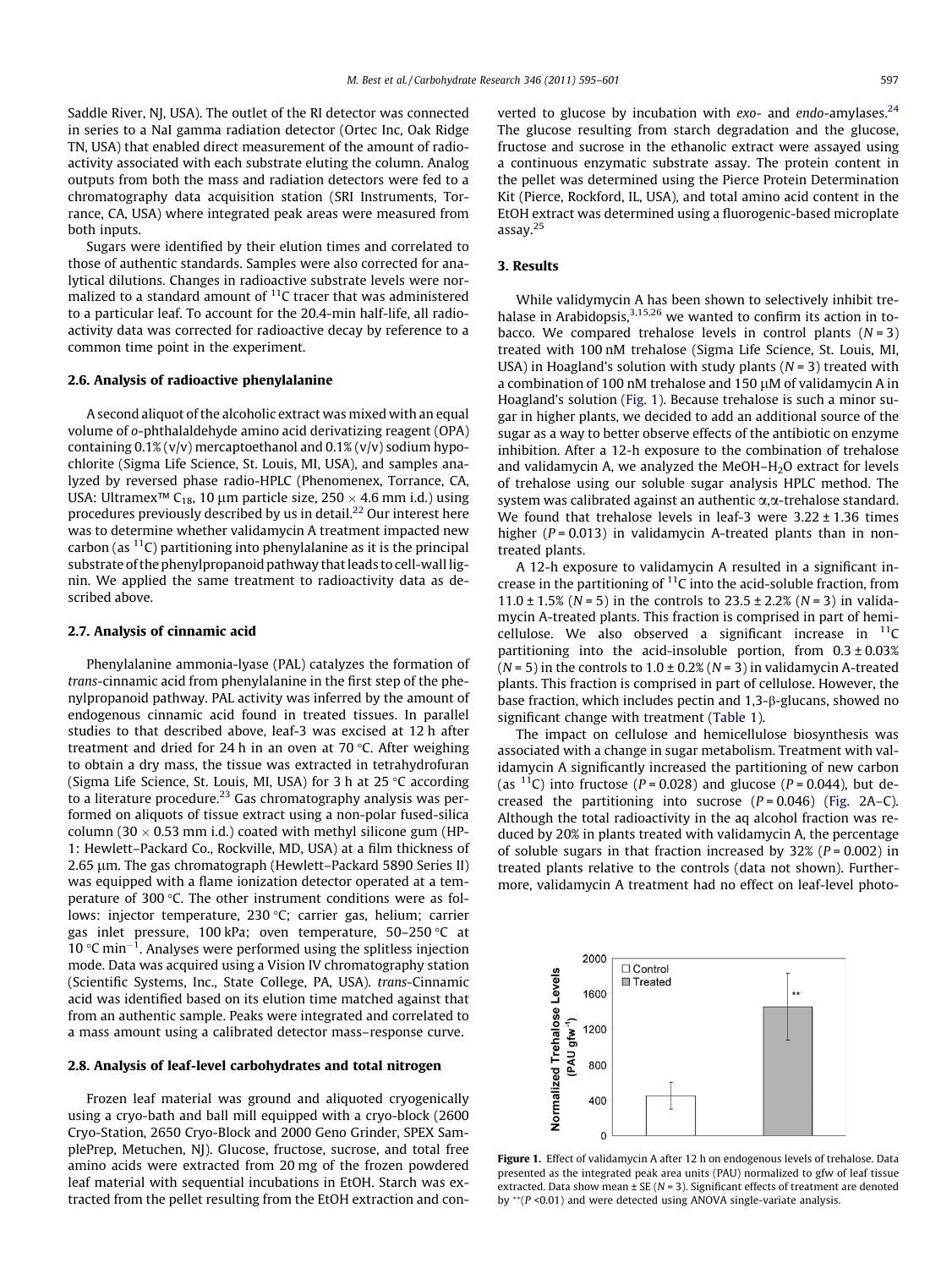### Table 1

| Effect of validamycin A treatment on cell-wall [ <sup>11</sup> C]polysaccharides |  |
|----------------------------------------------------------------------------------|--|
|----------------------------------------------------------------------------------|--|

| Tissue fraction                    | Control         | Validamycin    | P values <sup>a</sup> |
|------------------------------------|-----------------|----------------|-----------------------|
| $MeOH-H2Ob$                        | $78.5 \pm 10.3$ | $62.7 \pm 5.5$ | 0.002                 |
| NaOH <sup>c</sup>                  | $10.2 \pm 3.8$  | $12.8 \pm 1.0$ | 0.805                 |
| Acetic-nitric reagent <sup>d</sup> | $11.0 \pm 1.5$  | $23.5 \pm 2.2$ | < 0.001               |
| Acid insoluble <sup>e</sup>        | $0.3 \pm 0.03$  | $1.0 \pm 0.2$  | < 0.001               |

Data show mean  $\pm$  SD of % fixed <sup>11</sup>C: N = 5, control; N = 3, validamycin A.

 $A$  P values were calculated using ANOVA single-variate analysis.

b MeOH–H<sub>2</sub>O fraction contained soluble sugars, amino acids and starch.<br>
<sup>b</sup> Base extract contained 1,3-<sub>b-glucans and pectins (linear 1,4-a-galacturonic<sup>e</sup></sub> acid).

<sup>d</sup> Dilute acetic–nitric acid extract contained hemicellulose.

<sup>e</sup> Acid indigestible portion contained cellulose.



Figure 2. Effect of validamycin A after 12 h on  $^{11}$ C-partitioning into soluble sugars: glucose (panel A), fructose (panel B) and sucrose (panel C). Data show mean ± SE  $(N = 5$ , control plants;  $N = 3$ , treatment plants). Significant effects of treatment are denoted by \*(P <0.05) and were detected using ANOVA single-variate analysis.

synthesis as measured by  ${}^{11}CO_2$  fixation (Fig. 3A) and by infrared gas exchange (Fig. 3B).

Validamycin A treatment also significantly decreased the partitioning of new carbon (as  $<sup>11</sup>C$ ) into phenylalanine (Fig. 4A). Fur-</sup> thermore, cinnamic acid levels were significantly lower (75%,



Figure 3. Effect of validamycin A treatment after 12 h on leaf-level photosynthesis: data in panel A shows  ${}^{11}CO_2$  fixation for control and treated leaves normalized to leaf surface area exposed to the tracer; data in panel B shows net photosynthesis of the same leaves measured using infrared gas exchange. Data show mean  $\pm$  SE  $(N = 3)$ . No significant effects were noted.



Figure 4. <sup>11</sup>C-partitioning into phenylalanine (panel A) of leaf-3 at 12 h after validamycin A treatment. Data show mean  $\pm$  SE (N = 3). Level of cinnamic acid (panel B) at 12 h after validamycin A treatment. Data show mean  $\pm$  SE (N = 4). Changes in endogenous cinnamic acid were used to infer changes in PAL activity. Significant effects of treatment are denoted by  $^{**}(P \le 0.01)$  and were detected using ANOVA single-variate analysis.

 $P = 0.0045$ ) in the validamycin A-treated plants (Fig. 4B) suggesting a decrease in PAL activity over the same time course.

We were not able to detect a change in cellulose biomass over the short 12-h timeline, but following a 4-d exposure to validamycin A changes in biomass content became evident. The cellulose levels (as % gfw averaged across leaf-2 and leaf-3) increased significantly ( $P = 0.0001$ ) by 100% in plants treated with validamycin A (Fig. 5).



Figure 5. Effect of 4-d exposure to validamycin A on the cellulose content. Measurements were made by averaging leaf-2 and leaf-3. Data show mean ± SE (control N = 5 plants, treated N = 5 plants). Significant effects are denoted by \*\* (P <0.01) and were detected using ANOVA single-variate analysis.

<span id="page-3-0"></span>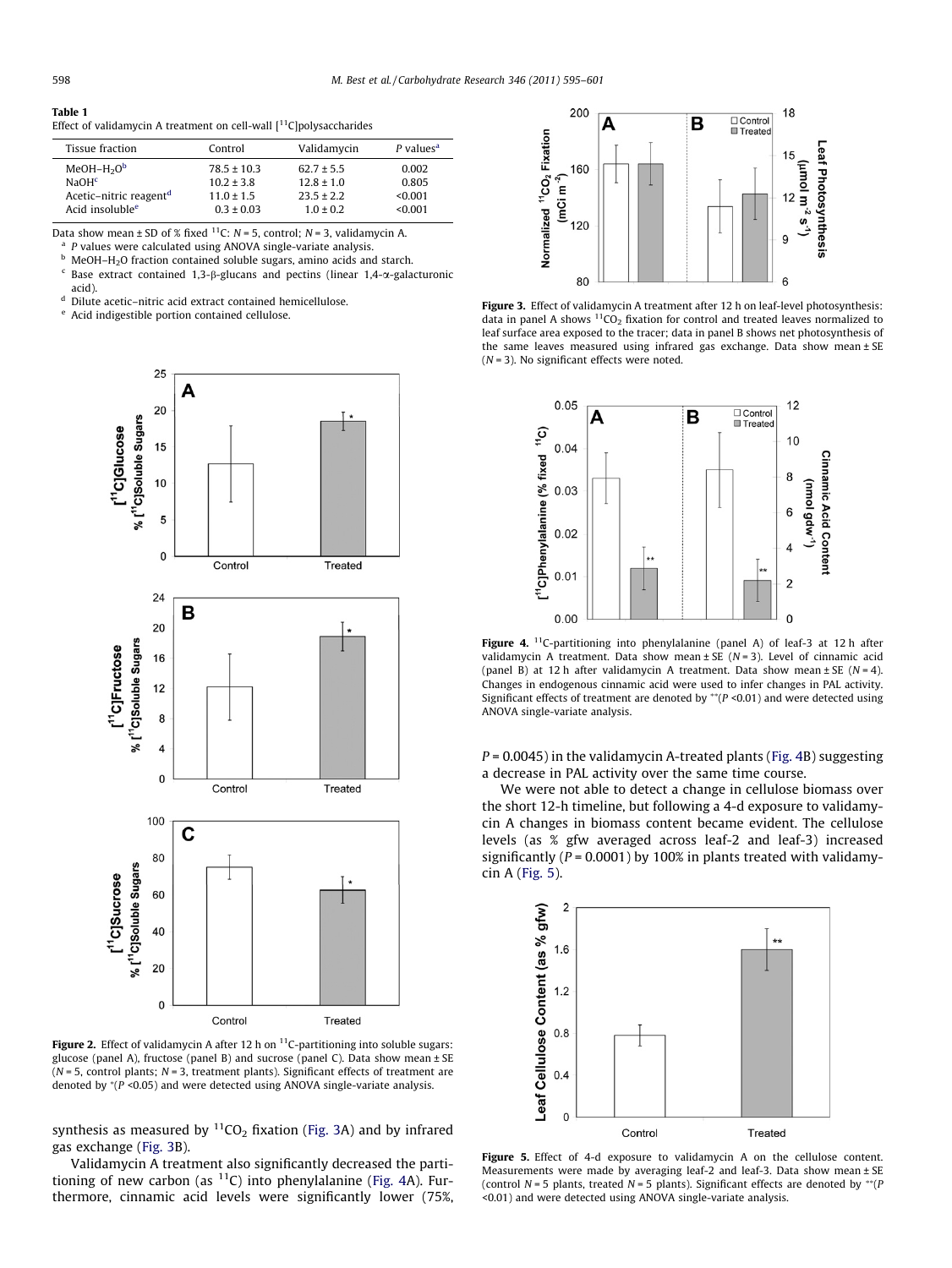Additionally, a 4-d exposure to validamycin A treatment resulted in a 33% reduction in foliar amino acid content  $(P = 0.0572$ . Fig. 6A) and a more significant fourfold reduction in nitrate content ( $P = 0.0003$ , Fig. 6B). However, there was no effect of treatment on the soluble protein content (Fig. 6C).

Finally, validamycin A impacted foliar carbohydrate content. After 4 d of treatment leaf starch content in validamycin A-treated plants was 58% higher ( $P = 0.0076$ , Fig. 7A). Changes in soluble sugars matched trends seen at 12 h for new carbon partitioning (as  $11^{\circ}$ C) into sugars. Glucose and fructose content increased by 38% and 250%, respectively, although only the increase in fructose was significant ( $P = 0.0267$ , Fig. 7B and C). Sucrose content decreased significantly ( $P = 0.0369$ ) by 60% in treated plants (Fig. 7D).

# 4. Discussion

Treatment of young tobacco plants with validamycin A altered the biochemical partitioning of new C and N precursors for cellu-



Figure 6. Effect of 4-d exposure to validamycin A on free amino acids (panel A), nitrate content (panel B) and protein content (panel C). Measurements were made on leaf-2 and leaf-3. Data show mean  $\pm$  SE (N = 5-7 plants). Significant effects are denoted by  $^{**}(P \le 0.01)$  and were detected using ANOVA single-variate analysis.



Figure 7. Effect of 4-d exposure to validamycin A on starch content (panel A), glucose content (panel B), fructose content (panel C) and sucrose content (panel D). Measurements were made on leaf-2 and leaf-3. Data show mean  $\pm$  SE (N = 4-7 plants). Significant effects are denoted by  $*(P \le 0.05)$  and were detected using ANOVA single-variate analysis.

losic biomass and lignin production. This study suggests that an improved understanding of trehalose metabolism may lead to the development of bioenergy crops that provide higher quality feedstocks for the production of cellulosic biofuels.

These data support our hypothesis that inhibition of the trehalase enzyme through exogenous treatments using the antibiotic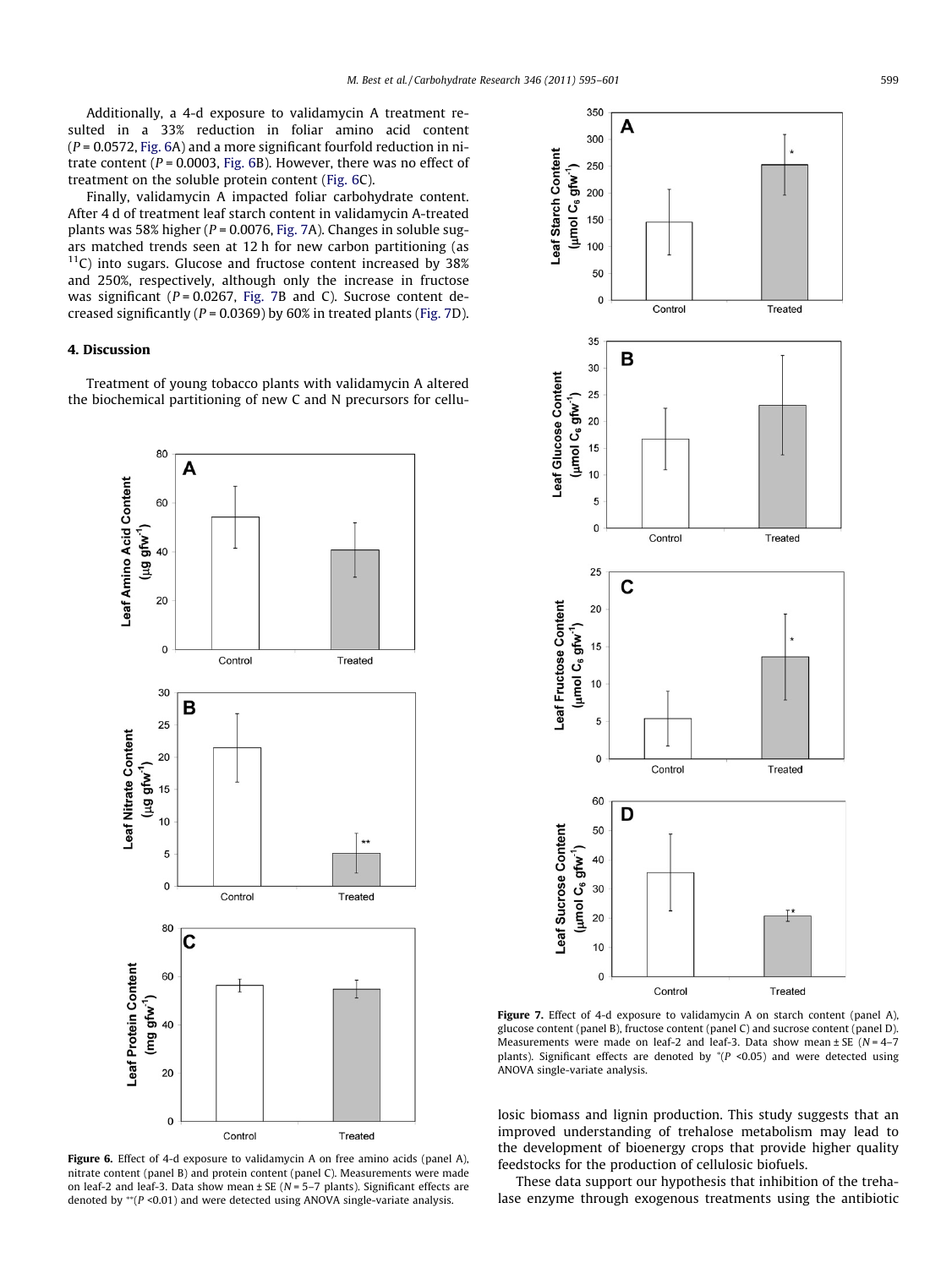<span id="page-5-0"></span>validamycin A can have profound effects on plant carbon metabolism as seen by increased carbon partitioning into cellulosic biomass resulting from changes in central C and N metabolism. Indeed, in Arabidopsis, exogenous trehalose has been shown to induce transcripts of proteins associated with cell-wall modification, $27$  and most particularly, a putative gene for xyloglucan fucosyltransferase that is involved in hemicellulose biosynthesis.<sup>28</sup> Furthermore, this treatment has been shown to repress transcripts of several proteins involved in amino acid biosynthesis including cystathionine  $\gamma$ -synthase 1, glycine hydroxymethyltransferase/serine hydroxymethyltransferase, imidazole glycerol-phosphate dehydratase, and glutamine synthetase.

Our results show a major change in carbon partitioning into soluble sugars with eventual alteration of the endogenous pools, suggesting that part of the effect of inhibiting trehalose degradation in plants may be linked to up-regulation of sucrose synthase and cellwall invertase enzymes. Previous work demonstrated that exogenous trehalose treatment of soybean plants (Glycine maximus L. Merr.) resulted in an up-regulation of these enzymes in root tissues.<sup>29</sup> Furthermore, past studies suggest that exogenous trehalose treatment of Arabidopsis seedlings will induce expression of the gene, ApL3, which encodes a large subunit of ADP-glucose pyrophosphorylase resulting in increased starch accumulation in the foliar tissue.30 Indeed, our results showed a similar trend with increased starch accumulation after 4 d of treatment. Consistent with an increase in sucrose metabolism and a shift to starch accumulation, our data also showed a reduction in sucrose content in plants treated with validamycin A.

The reduction in sucrose supply reduces the availability of Cskeletons for amino acid metabolism. In addition to a reduction in the size of the sucrose pool, our data also showed reduced availability of nitrate and subsequent reduction in free amino acid content suggesting that N-metabolism was also negatively impacted by the treatment. This likely resulted in the observed reduction in the amino acid phenylalanine, an important substrate for secondary metabolism, including lignin biosynthesis. We also found a decrease in the activity of PAL, the key enzyme in the first step of the phenylpropanoid pathway and cell-wall lignin biosynthesis. However, leaf protein content and photosynthesis were unaltered. The turnover of most proteins is considerably slower than the diurnal changes in leaf nitrate and free amino acids. In particular, the turnover time of rubisco, which can account for 50% of leaf nitrogen,<sup>31</sup> is approximately 2 d,<sup>32</sup> suggesting that the marked negative impact of validamycin A on nitrate and amino acid availability would likely be muted in total protein, especially considering that the reduction in available free amino acids is less than 0.05% of the mass of protein. We hypothesize that the low levels of free nitrate and amino acids are more likely to impact protein levels in developing tissues than in mature tissues. Because our experiments only targeted mature source leaves, we were not in a position to evaluate this hypothesis.

These data show that the partitioning of new carbon into cellwall polysaccharides is finely balanced with its partitioning into cell-wall lignin. In this study, plants treated with validamycin A exhibited stunted growth patterns above ground, likely due to the lack of cell-wall lignin. Admittedly, our treatment likely elicited other unknown effects within the plant, but we would argue that the chemical inhibition approach can provide insight into the regulation of the plant's C/N resources and guidance for future molecular transformation.

In recent years, the over-expression of yeast or bacterial TPS has been reported to enhance drought tolerance in tobacco, potato, and rice crops.33–36 However, transgenic plants expressing a TPS1 gene from Escherichia coli with a constitutive promoter displayed morphological alteration, most noteworthy stunted growth similar to the response we observed in this study. However, we believe this drawback may be overcome through expression of both TPS and TPP genes that would avoid the accumulation of trehalose-6-phosphate. Transgenic rice plants have been obtained in this way exhibiting different stress tolerances without morphological changes. $37$ Alternatively, expression of the Grifola frondosa Fr. trehalose synthase gene has been shown to enhance endogenous trehalose levels in Nicotiana tabacum L., endowing plants with drought and salt tolerance while not inhibiting growth.<sup>38</sup>

# Acknowledgements

This research was supported by the US Department of Energy's Office of Biological and Environmental Science under contract DE-AC02-98CH10886, the US Department of Energy's Pre-Service Teacher program and the Graduate Research Environmental Fellowship program and the Deutscher Akademischer Austauschdienst, Bonn.

### References

- 1. Paul, M. J.; Primavesi, L. F.; Jhurreea, D.; Zhang, Y. Annu. Rev. Plant Biol. 2008, 59, 417–441.
- 2. Delmer, D. P.; Haigler, C. H. Metab. Eng. 2002, 4, 22-28.<br>3. Müller J.: Aeschbacher R. A.: Wingler, A.: Boller, T.: Wie
- Müller, J.; Aeschbacher, R. A.; Wingler, A.; Boller, T.; Wiemken, A. Plant Physiol. 2001, 125, 1086–1093.
- 4. Müller, J.; Boller, T.; Wiemken, A. Plant Sci. 1995, 112, 1–9.
- 5. Müller, J.; Wiemken, A.; Aeschbacher, R. Plant Sci. 1999, 147, 37–45.<br>6. Leyman, B.: Van Diick, P.: Theyelein, J. M. Trends Plant Sci. 2001, 6.
- 6. Leyman, B.; Van Dijck, P.; Thevelein, J. M. Trends Plant Sci. 2001, 6, 510–513.<br>7. Vogel. G.: Fiehn. O.: Bressel. L. J. R. D.: Boller. T.: Wiemken. A.: Aeschbacher. I
- 7. Vogel, G.; Fiehn, O.; Bressel, L. J. R. D.; Boller, T.; Wiemken, A.; Aeschbacher, R. A.; Wingler, A. J. Exp. Bot. 2001, 52, 1817–1826.
- 8. Ramon, M.; Rolland, F. Trends Plant Sci. 2007, 12, 185–188.
- 9. Satoh-Nagasawa, N.; Nagasawa, N.; Malcomber, S.; Sakai, H.; Jackson, D. Nature 2006, 441, 227–230.
- 10. Gomez, L. D.; Baud, S.; Gilday, A.; Li, Y.; Graham, I. Plant J. 2006, 46, 69–84.
- 11. Reinders, A.; Bürckert, N.; Hohmann, S.; Thevelein, J. M.; Boller, T.; Wiemken, A.; De Virgilo, C. Mol. Microbiol. 1997, 24, 687–695.
- 12. Thevelein, J. M.; Hohmann, S. Trends Biochem. Sci. 1995, 20, 3-10.
- 13. Blázquez, M. A.; Lagunas, R.; Gancedo, C.; Gancedo, J. M. FEBS Lett. 1993, 329, 51–54.
- 14. Avonce, N.; Leyman, B.; Thevelein, J.; Iturriaga, G. Biochem. Soc. Trans. 2005, 33, 276–279.
- 15. Goddijn, O. J. M.; Verwoerd, T. C.; Voogd, E.; Krutwagen, R. W. H. H.; de Graaf, P. T. H. M. Plant Physiol. 1997, 113, 181–190.
- 16. Ferrieri, R. A.; Gray, D. W.; Babst, B. A.; Schueller, M. J.; Schlyer, D. J.; Thorpe, M. R.; Orians, C. M.; Lerdau, M. Plant Cell Environ. 2005, 25, 591–602.
- 17. Heiniger, U.; Delmer, D. P. Plant Physiol. 1977, 59, 719–723. 18. Maltby, D.; Carpita, N. C.; Montezinos, D.; Kulow, C.; Delmer, D. P. Plant Physiol. 1979, 63, 1158–1164.
- 19. Dugger, W. M.; Palmer, R. L. Plant Physiol. 1980, 65, 266–273.
- 20. Zhong, H.; Läuchli, A. Plant Physiol. 1988, 88, 511–514.
- 21. Dubois, M.; Gilles, K. A.; Hamilton, J. K.; Roberts, P. A.; Smith, F. Anal. Chem. 1956, 28, 350–356.
- 22. Hanik, N.; Gómez, S.; Schueller, M.; Orians, C. M.; Ferrieri, R. A. J. Chem. Ecol. 2010, 36, 1058–1067.
- 23. Budi-Muljono, R. A.; Looman, A. M. G.; Verpoorte, R.; Scheffer, J. J. C. Phytochem. Anal. 1998, 9, 35–38.
- 24. Rogers, A.; Allen, D. J.; Davey, P. A.; Morgan, P. B.; Ainsworth, E. A.; Bernacchi, C. J.; Cornic, G.; Dermody, O.; Dohleman, F. G.; Delucia, E. H.; Ort, D. R.; Long, S. P. Plant Cell Environ. 2004, 27, 449–458.
- 25. Ainsworth, E. A.; Rogers, A.; Leakey, A. D. B.; Heady, L. E.; Gibon, Y.; Stitt, M.; Schurr, U. J. Exp. Bot. 2007, 58, 579–591.
- 26. Gibson, R. P.; Gloster, T. M.; Roberts, S.; Warren, A. J.; de Gracia, I. S.; Garcia, A.; Chiara, J. L.; Davies, G. J. Angew. Chem., Int. Ed. 2007, 46, 4115–4119.
- 27. Bae, H.; Herman, E.; Bailey, B.; Bae, H.-J.; Sicher, R. Physiol. Plant. 2005, 125, 114–126.
- 28. Faik, A.; Bar-Peled, M.; Derocher, A. E.; Zeng, W.; Perrin, R. M.; Wilkerson, C.; Raikhel, N. V.; Keegstra, K. J. Biol. Chem. 2000, 275, 15082–15089.
- 29. Müller, J.; Boller, T.; Wiemken, A. J. Plant Physiol. 1998, 153, 255–257.
- 30. Wingler, A.; Fritzius, T.; Wiemken, A.; Boller, T.; Aeschbacher, R. A. Plant Physiol. 2000, 124, 105–114.
- Spreitzer, R. J.; Salvucci Rubisco, M. E. Annu. Rev. Plant Biol. 2002, 53, 449-475. 32. Piques, M.; Schulze, W. X.; Hohne, M.; Usadel, B.; Gibon, Y.; Rohwer, J.; Stitt, M.
- Mol. Syst. Biol. 2009, 5, 314–331. 33. Holmström, K. O.; Mäntylä, E.; Welin, B.; Mandal, A.; Palvia, E. T. Nature 1996, 379, 683–684.
- 34. Pilon-Smits, E. A. H.; Terry, N.; Sears, T.; Kim, H.; Zayed, A.; Hwang, S.; van Dun, K.; Voogd, E.; Verwoerd, T. C.; Krutwagen, R. W. H. H.; Goddijn, O. J. M. J. Plant Physiol. 1998, 152, 525–532.
- 35. Yeo, E. T.; Kwon, H. B.; Han, S. E.; Lee, J. T.; Ryu, J. C.; Byun, M. O. Mol. Cell 2000, 10, 263–268.